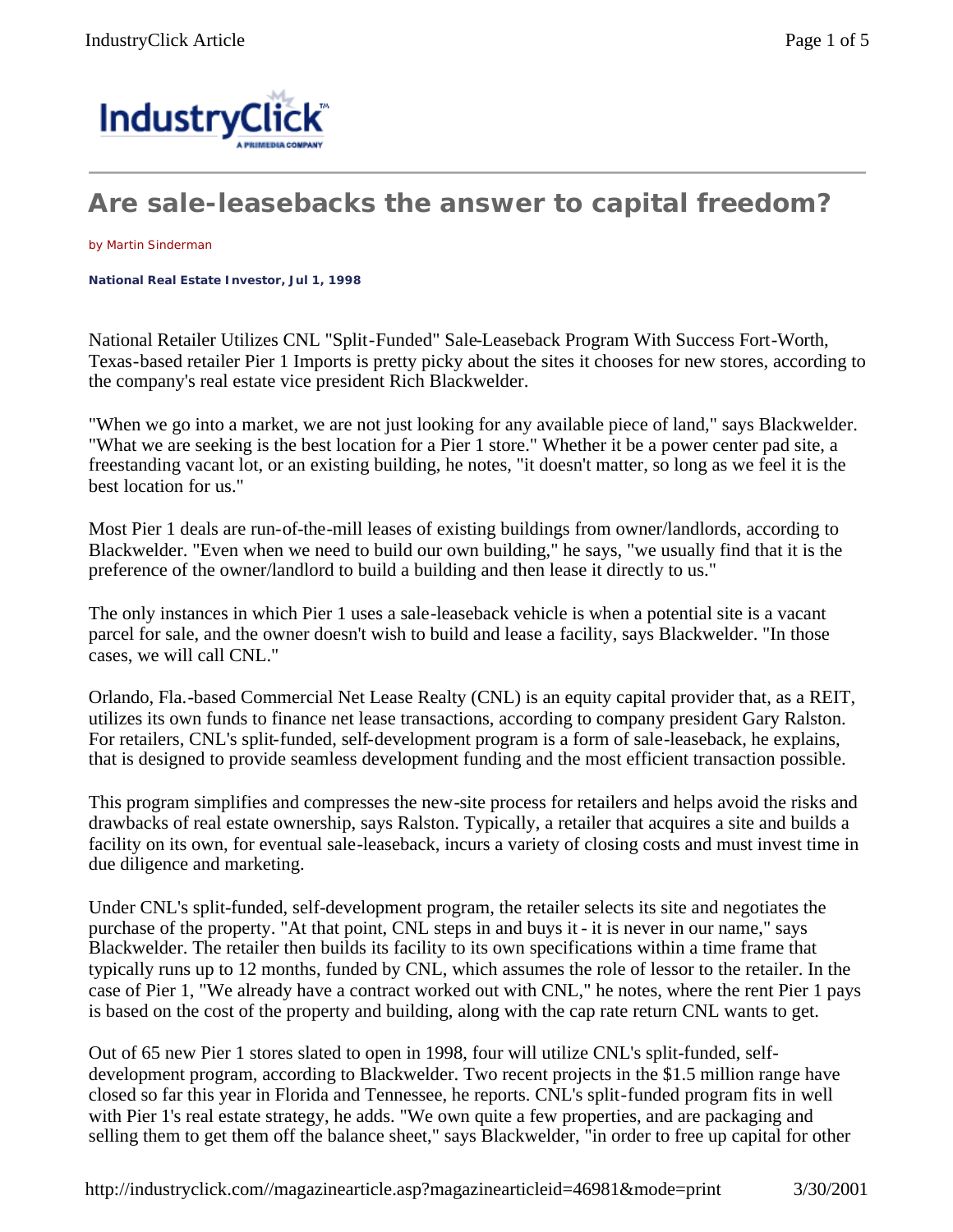uses."

All you well-entrenched denizens of Corporate America, you fast-growing gazelles, and everyone in between - beware. There are groups amongst us that have their eyes on you - or, more to the point, on the real estate that you own.

They work in a number of ways. Some are focused on your existing facilities, be they office, retail, industrial, or just about anything else. Others will even get their foot in the door by building facilities for your exclusive use. Some have to borrow money to get their jobs done, while others use their own funds. But no matter how they work, their goal is the same - to take control of your company's real estate and have you pay them rent for the right to use it.

Good Deals for Users Not that there's anything wrong with that. If you choose to enter into a saleleaseback deal with one of these net lease financing groups, you will get paid for your property/properties up front in a sale transaction. In return, the group will agree to lease(back) your property to you for a long term (typically 15 to 20 years) at a negotiated rental rate.

Be prepared to have your credit closely scrutinized in the process of getting this kind of deal done. These transactions "depend on the creditworthiness of the tenant," notes Rich Jacobs, principal of Net Lease Capital LLC, a Baltimore, Md.-based net-lease financier that is wholly owned by Legg Mason Capital Corp. "We are in a binary business - tenants either pay their rent over the term, or they don't," he says. Retailers, historically active participants in sale-leaseback/net lease financing transactions, are especially subject to scrutiny, adds Jacobs. "Retailing is highly susceptible to fluctuations in the economy," he notes, "so we closely examine the position of a retailer with regards to its competition, its debt load outside of the net lease, and a number of other factors."

Making the move from owner to tenant has a number of benefits for companies that currently own real estate, according to Fred Berliner, senior vice president of Miami, Fla.-based United Trust Fund (UTF) an all-cash buyer of sale -leaseback transactions that works in partnership with MetLife. "The biggest benefit is that the company unlocks the funds that they have tied up in real estate, and can then use the funds to help grow their business," he notes.

At the same time, these companies retain more control of their facilities than one might think. "When companies make the shift from owner to tenant, they really don't give anything up," says Berliner. "They retain complete control of the property throughout its useful life." The lease term offered by UTF is typically 15 to 25 years, with options to extend for another 15 to 25 years, he explains. The average useful life of a building is 45 to 50 years, Berliner notes, "and the tenant controls it for that entire period, in many cases knowing exactly what their rent will be for the whole term."

The net lease financing business is one that is continually growing, according to Ethan Nessen, vice president and director of acquisitions for Corporate Realty Investment Co. (CRIC), a Boston, Mass. based purchaser of net-leased commercial property. "What we are seeing is a fundamental desire on the part of corporations to not want to own real estate," he notes. Today's leasing markets provide the backdrop for the flexible lease terms that allow these corporations to maintain control of their facilities after a sale-leaseback, says Nessen. And at the same time, "Especially in this historically low interest rate environment, it makes sense for companies to match longer-term assets, such as real estate, with long-term funds."

Look for even more growth in the use of this financing vehicle, says Jeff Shell, senior managing director, Financial Services Group, for Cushman & Wakefield. Speaking from his office in Detroit, he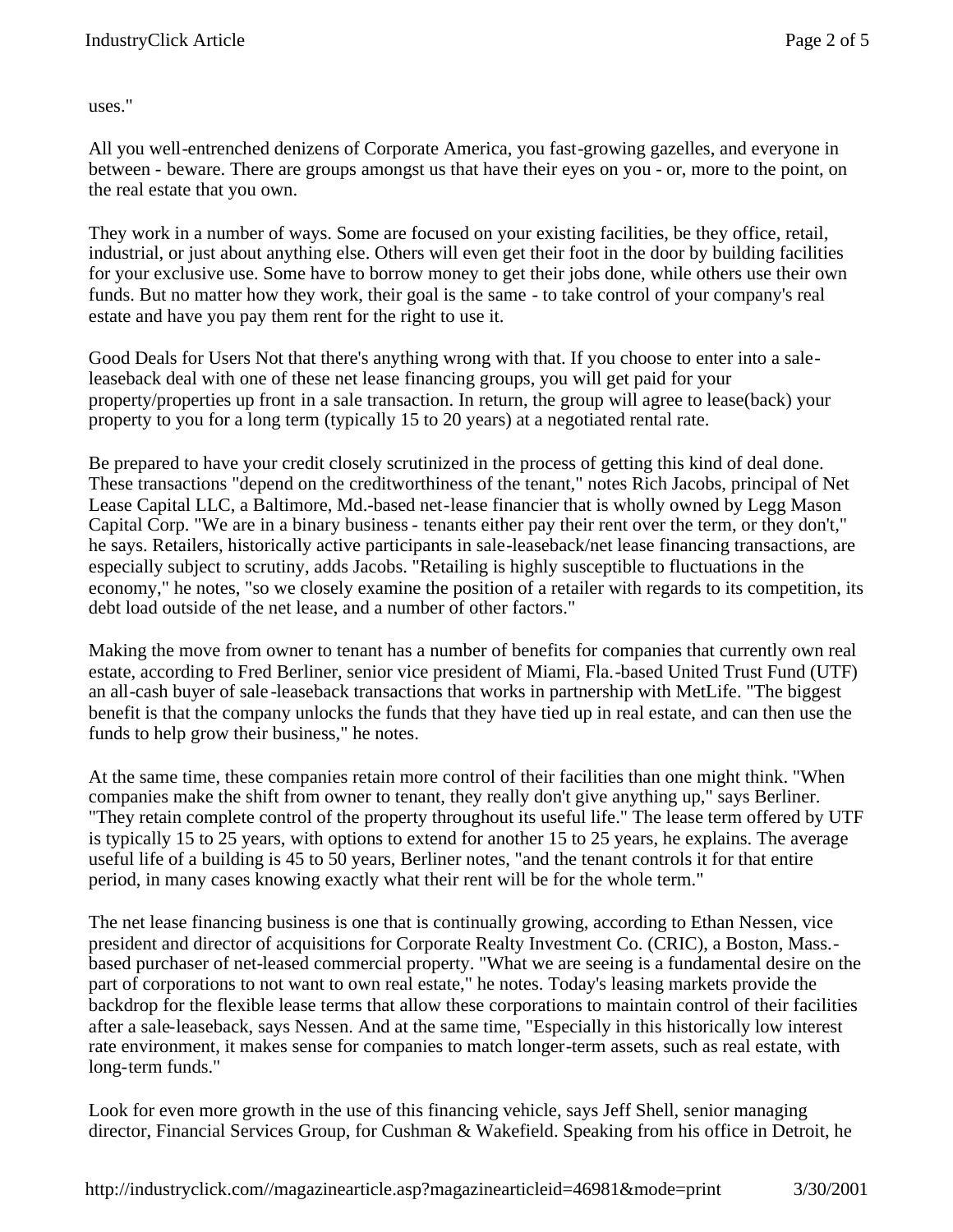notes, "Right around 45% of the real estate in the United States is corporately owned." And at the same time, corporations are increasingly realizing that the real estate they own has a negative impact on value, says Shell. Given the current state of the real estate marketplace as a whole, he adds, "These corporations have a lot to gain by unlocking the capital they have invested in real estate."

Balance-Sheet Boost "Retailers have always done sale-leaseback transactions because they are so real estate intensive," notes Barclay Jones, vice chairman of New York, N.Y.-based W.P. Cary. Other types of companies are climbing on board, he says, because it is an efficient way to raise capital, and it gets real estate off the balance sheet.

"Historically, a lot of companies have maintained ownership of their real estate," according to Chicago, Ill.-based Alter Group vice president & director of national development Kurt Rosene. His company recently used net lease financing to develop a 250,000-sq.-ft. office building for GE Capital in the booming Upper Georgia Highway 400 Corridor of Atlanta. "Today, however, real estate is viewed more as a by-product of doing business - after all, your operations need to be housed somewhere," he says. "Everybody needs real estate," says Rosene, "but they don't need to pay money to own it, and it makes good business sense for a company to move those assets off the balance sheet."

It's not just large corporate concerns that benefit from net lease financing, notes Chris Marabella of the Orange County, Calif.-based Marabella Co., which specializes in single-tenant retail net lease deals. "When a small or mid-cap company is trying to expand," he says, "they can do a sale-leaseback with their existing facilities, which gives them cash to grow and doesn't dilute their earnings."

"The benefits of net lease financing hold for the gazelles of the business world, even more so than for Corporate America," according to Gary Sopko, vice president/acquisitions for Bedminster Capital, based in Bedminster, N.J. "It makes absolutely no sense for small, fast-growing companies, for whom capital is critical, to sink money into the ownership of bricks and mortar," he explains. Through net lease financing, "These companies can enjoy increased liquidity," notes Sopko, "and get a much greater return by investing in their core businesses."

Getting rid of owned real estate is a good move for all types of companies, especially those that are publicly traded, according to Richard Ader, chairman of New York, N.Y.-based U.S. Realty Advisors LLC. "Real estate is not a good asset to be owned by a public company," he says. "Most companies today realize that it is an asset that does nothing for them." On the corporate balance sheet, real estate depreciates, notes Ader, "and earnings per share are decreased by that depreciation."

Even when the value of owned real estate grows, "there is really no way to take into account that increase in value," he says. Indeed, "Value realized through a sale does nothing for a company's stock because it is considered an extraordinary item," says Ader, "that is not reflected in earnings per share."

"In the public marketplace, where stock price and shareholder value are really the most important things on most corporations' minds, a sale-leaseback transaction has many nuances and subtleties that can exert a positive impact on financial reporting," says Gerald Levin, senior managing director of Mesirow Financial, Chicago, Ill.

This company acts as a net lease investor/lessor for its own account, dealing directly with corporations. "We show a company that owning real estate is having an adverse impact on its financial condition as presented to the public," explains Levin. A properly structured sale-leaseback transaction results in "very much improved" financial statistics, he notes. "If you do it right, it is considered off-balance sheet financing - the money we loan to pay for the real estate does not show up on the balance sheet, but is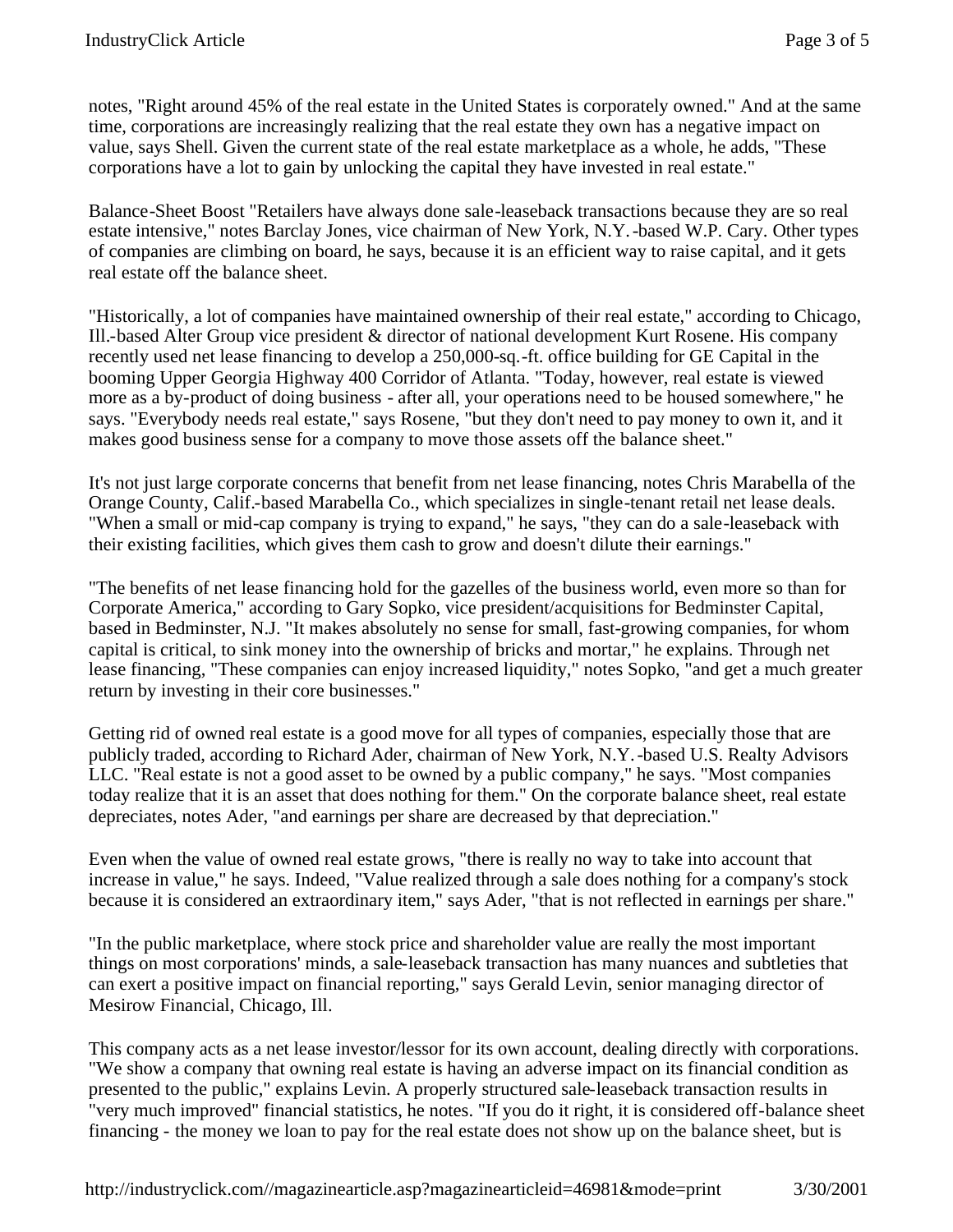footnoted as a rental obligation."

A sale-leaseback transaction with a net lease financier is an efficient source of capital for companies, according to Levin. "If we can loan money to companies (to be repaid through rent payments) at 6% or 7% interest, and they can employ that money at a 15% investment rate," he says, "it doesn't take them long to figure out that by the sixth year of the lease, they have more than broken even." In Action

Net lease financing is a mechanism that is used for assets that include railroad cars, airplanes, golf courses, auto dealerships, and of course, real estate, notes Charlie Corson, senior vice president and director of retail investment for The Staubach Co., Dallas, Texas. He recently was involved in a transaction where an internal Staubach partnership closed on a \$125 million sale-leaseback package of 36 new Rite Aid pharmacy locations nationwide. The partnership purchased the locations, which are corporately guaranteed by Rite Aid via 22-year net leases.

Everyone wins in a deal like this. "This transaction enabled Rite Aid to choose their locations, build facilities as per their specifications, have total control of the facilities, and not carry the real estate on the balance sheet," explains Corson. In return, the Staubach partnership gets whatever appreciation the real estate enjoys over the next 22 years, along with a guaranteed income stream, he notes.

At press time, Dallas, Texas-based Cardinal Capital Partners Inc. was in the process of closing a \$255 million sale-leaseback deal with California-based Beckman Coulter Inc., an international clinical diagnostics and bio-research firm. In late 1997, according to Cardinal principal Gil Besing, Beckman Instruments incurred in excess of \$1 billion in debt to purchase Coulter Corp., in order to create a new company. "This put a heavy debt load on their balance sheet," he recounts. At the same time, there was also a great deal of real estate on the books, he adds, "which gave Beckman Coulter the opportunity to do a sale-leaseback of the facilities and raise \$255 million at a relatively cheap price to pay off the more expensive acquisition debt."

Generally speaking, "A company will take two years deciding whether or not to do a sale-leaseback," says Besing. "And when they decide to move forward, they want to close in 45 days." Companies should indeed take some time for analysis when considering the sale-leaseback scenario, he notes. "From the balance sheet perspective, there is no reason at all not to do a sale-leaseback," according to Besing.

Potential Pitfalls "But at the same time, there are some considerations that corporate real estate people need to think through thoroughly," notes Besing. Sale-leaseback deals are most attractive to users when the leaseback term is long, 15 to 20 years, "because that is how they can achieve the most attractive pricing," he explains. "This means that the user must commit to the properties involved for a long period of time - and if these properties have a chance of becoming obsolete, or eventually becoming unable to accommodate the expansion needs of the future, then a sale-leaseback may not be the way to go."

"A sale-leaseback results in a long-term commitment of a tenant to a property - the longer the lease, the better the terms and the lower the cost of occupancy," says Corson. But over the course of the lease term, the marketplace and the businesses themselves may change, perhaps canceling out the benefits of a long-term deal. "In 15 years, the tenant may find that its business or customer base has changed, or that real estate rents in their market area have declined, or that their facilities are no longer of use," he points out, "but they are still responsible for the rent."

"The only potential pitfalls for tenants are those involved in triple-net lease financing deals," according